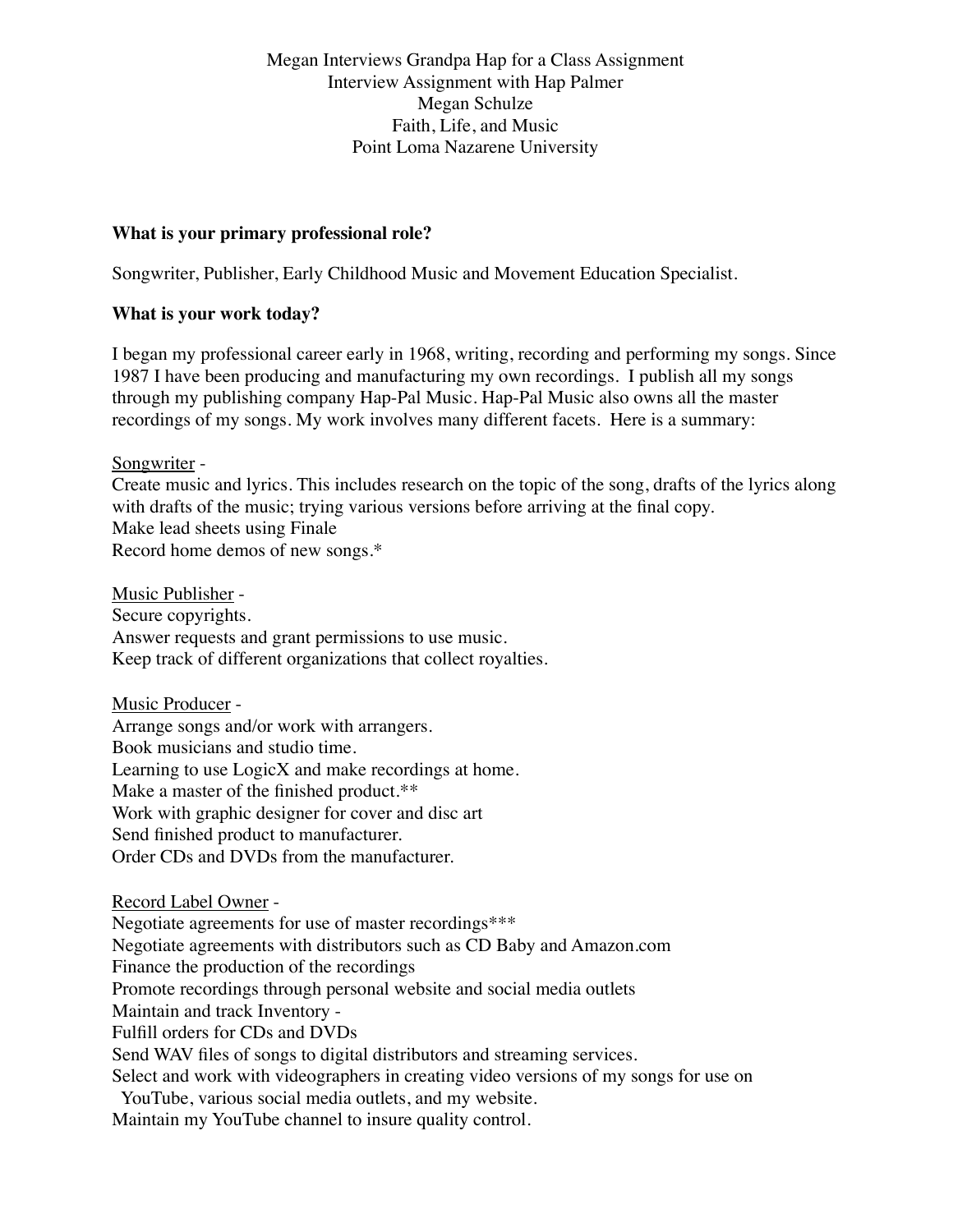### Performer -

Practice singing and guitar (and other instruments as needed --

flute, clarinet, saxophone among others)

Test songs and activities in classroom settings.

Plan and rehearse workshops and concerts.

Sing and play on recordings.

 *Aside: I also* d*o volunteer work playing guitar and singing in the choir and small groups at the Unitarian Church and Leo Baeck Temple as well as providing occasional music and movement sessions for Serrania Elementary School (Your mom's class).*

\*A *Demo,* is a sample recording of your music. It is a rough recording of a song typically just guitar or piano and vocal. Demos are frequently sent by songwriters and performers to record labels to try and land a deal.

*\*\*Mastering* is the final step of audio post-production. The purpose of *mastering* is to balance sonic elements of a stereo mix and optimize playback across all systems and media formats. Traditionally, *mastering* is done using tools like equalization, compression, limiting and stereo enhancement

\*\*\*A *master recording* is the first recording of a song or other sound, from which all the later copies are made. Master recordings (usually called just "masters") can be made on discs, tapes, and computer data storage formats. Master recordings often become valuable, especially if the recording artist is popular. Most masters are owned by record companies, but many artists and bands own their own master recordings

A master license gives the license holder the **r**ight to use a recorded piece of music in a media project such as film, TV show, commercial, or another visual creation or audio project. A master license is obtained from the person who owns the recording (Record Label Owner), which is the party that financed the recording**.**

#### **Does your income flow directly from your musical life?**

Yes. What is different today is that there are small amounts of income that come from many different sources and organizations. For example, royalties come from ASCAP, YouTube, Google Music, Amazon Streaming, Sound Exchange, Pandora, and Spotify.

Although sales of CDs and DVDs have dropped off dramatically as people go to streaming services there is still some income through Amazon.com, CD Baby, and other distributors.

When I started out all my music was on LP records. I was paid a flat royalty of 7  $\frac{1}{2}\%$  of the wholesale price. I didn't know anything about the music business.

A friend of my parents who was in the music business, advised them that I should own all the copyrights and publishing for my songs. This turned out to be excellent advice. In today's complicated music business it's very hard to make a living as a singer/songwriter without owning your copyrights and master recordings.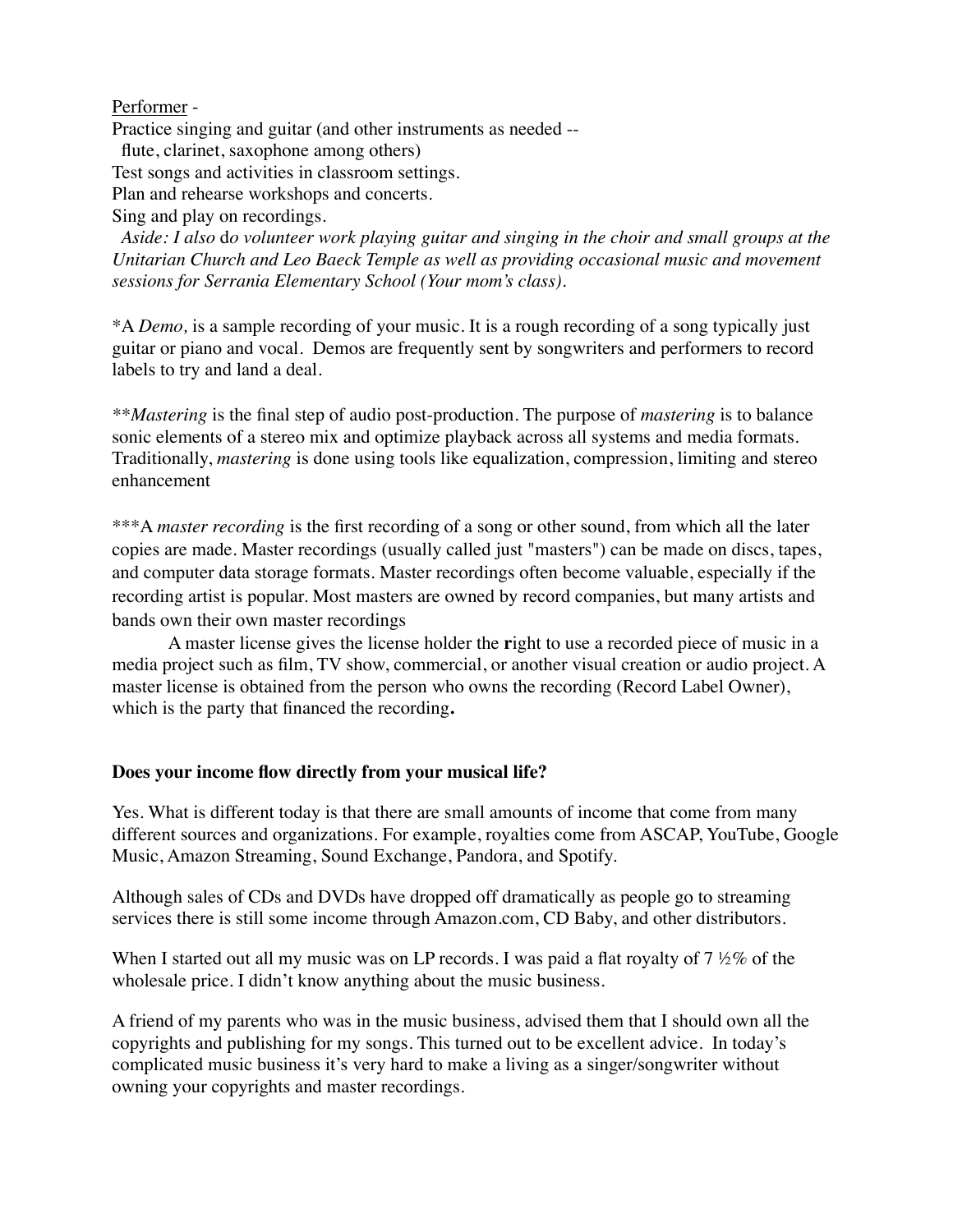## **If not, do you generate income from pragmatic means to support your creative work?**

For the first three years of my working life, my income came from being the music teacher at a special education school in East Los Angeles. Since then, I have generated most of my income from songwriting, publishing, distributing my music, and doing workshops for teachers and concerts for children.

## **What is the path by which you arrived in your current professional role?**

As a classroom teacher, I wanted to create music that children could participate with actively – music they could sing and move with. I also found that active participation was an effective way to reinforce the school curriculum so I wrote many songs which involve children in activities such as moving and naming body parts, identifying directions in space as well as learning colors, numbers and letters of the alphabet.

### **What educational preparation did you pursue?**

My undergraduate work was a double major of Speech/Drama and Recreation Leadership from Chapman College. I received a Provisional Teaching Credential and took courses in musicianship at Cal State University Long Beach. I took private sight singing lessons from Lillian Mann (mother of Johnny Mann) and attended the Dick Grove Music School. (Grove established the school in 1973 to teach people to make music and to make a living as musicians. He has since passed away and the school no longer exists.) I also attended an ASCAP songwriters' weekly workshop for a year. I received an MA from UCLA in Dance Education and my thesis was titled "Songs to Enhance the Movement Vocabulary of Young Children."

#### **What life experiences prepared you?**

This has been a long process that has taken me through learning many different instruments and musical styles. This exposure to a variety of musical experiences and influences has been very helpful to me as a songwriter.

When I was around nine years old I told my mother I wanted to play the drums. She said the drums were too noisy and bought me a clarinet. This was in the 50's when rock and roll was becoming popular so after a few years I also took up the saxophone. In middle school, I played in the orchestra, marching band, and dance band.

The summer before I went into college, my sister Penny went to summer school in Mexico. She came back with a guitar and I got really excited about this instrument because I could sing a melody and provide rhythmic and harmonic accompaniment at the same time. This was the period where I started to find my singing voice. It was during the 60's and I started singing folk songs and leading singalongs as part of my job with the Hollywood YMCA. I was also a member of the Chapman College pep band where I played sax and clarinet so at this time I was dabbling in a lot of different musical styles from folk music to Dixieland and jazz.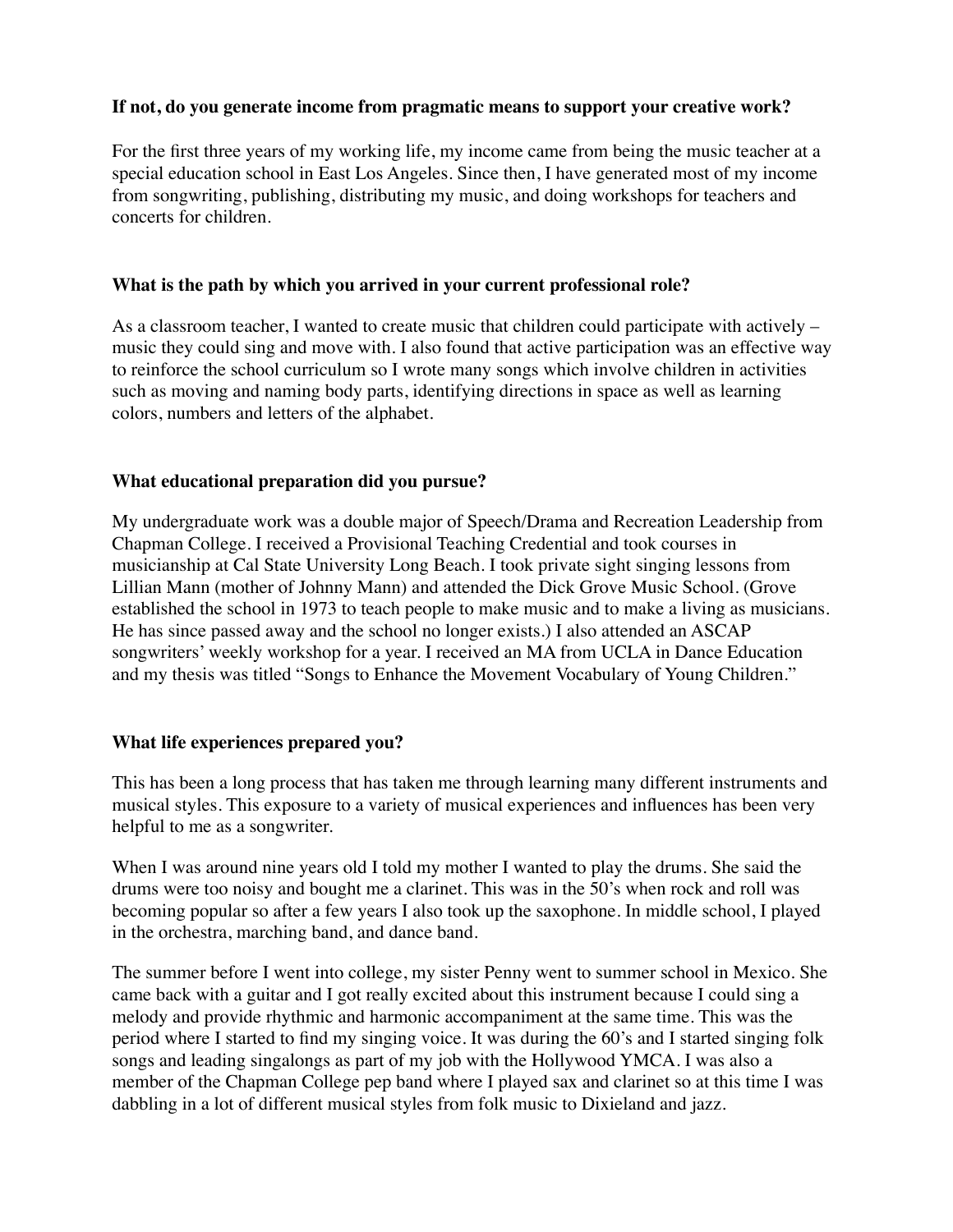After I graduated from college and went into teaching special education, I was also working part time as a musician. Since there were a million guitar players, and not much call for clarinet and saxophone, I took up the electric bass. For several years I played with a combo that performed in night clubs and restaurants on the weekends. For a short time I took up the flute just for my own personal pleasure but the guitar remains the instrument I play most because it makes it so easy to bring live music into the classroom and I can accompany myself as I write and sing songs.

### **Were there particular relationships that led you to this work?**

There are three people who were especially influential in my career path; Ken Nelson, Roger Carter and Della Blakeway.

Ken Nelson. My parents had a bridge club and Ken Nelson and his wife were one of the couples in their club. Ken was the head of  $A\&R$  for Capitol Records Country Music Division. ( $A\&R =$  artists and repertoire). A big part of his job was to find the right songs for the right artist. He advised my parents that I should own the copyrights to my songs and he recommended an attorney for me to work with. The attorney helped me form my own publishing company, Hap-Pal Music.

Ken also listened to a demo of my songs and gave me valuable feedback. We had a meeting and he said my melodies were okay but that my lyrics were not good. He quoted some lines from one of my songs -- *"Because I love you so, the little differences we have are like a tiny grain of sand, a melting flake of snow*..." He looked at me and said: "Now would you really say that to a girl?" I sheepishly answered "No". He asked his wife June who was sitting quietly in the background, " What would you do if I said that to you?" June said: "I would probably throw a banana at you!" - a reaction I never fully understood but never forgot. He said the idea of a song lyric is to talk the way people talk in real life. He read some lyrics from hit country songs one of which was titled "He'll Have To Go." The opening lines were, *"Put your sweet lips a little closer to the phone. Let's pretend that we're together all alone…."* This songwriting advice turned out to be especially helpful in writing for young children -- clear, simple lyrics.

Ken also believed that singer/songwriters should have a lot of live performing experience before they get into a recording studio. He introduced me to the director of a group called the Doodletown Pipers. I auditioned and was accepted and performed with this group for a year or so.

Roger Carter. Roger was the Youth Director of the Hollywood YMCA. He thought I had something to offer because I could sing and play the guitar and he encouraged me to work with teenagers. He wanted to start a weekend evening activities program for teenagers at the Hollywood YMCA. Upstairs there was dancing and downstairs we had a hootenanny. I would play the guitar and lead songs and people would join in singing popular folk songs of the day (e.g. Michael Row the Boat Ashore, Where Have All The Flowers Gone, Hey Lilee, Lilee, Low, etc.…). The audience would sing along and make requests. I learned a lot of folk songs and we'd have singalongs. Also I worked as a counselor on teenage caravan trips (kids rode in the back of a big truck and we'd take them on trips). One of the trips was to Yosemite. In the evenings we had campfires and we would sing songs. People from other campsites would gather around our singalongs, and soon the crowds got bigger. The rangers suggested we move to a bigger area. We did and more people kept showing up. *Aside: there was another counselor named Kenny who was very charismatic and charming and the two of us would lead these singalongs. They became quite popular. This was when I realized I* had something to offer with my guitar-playing and singing music.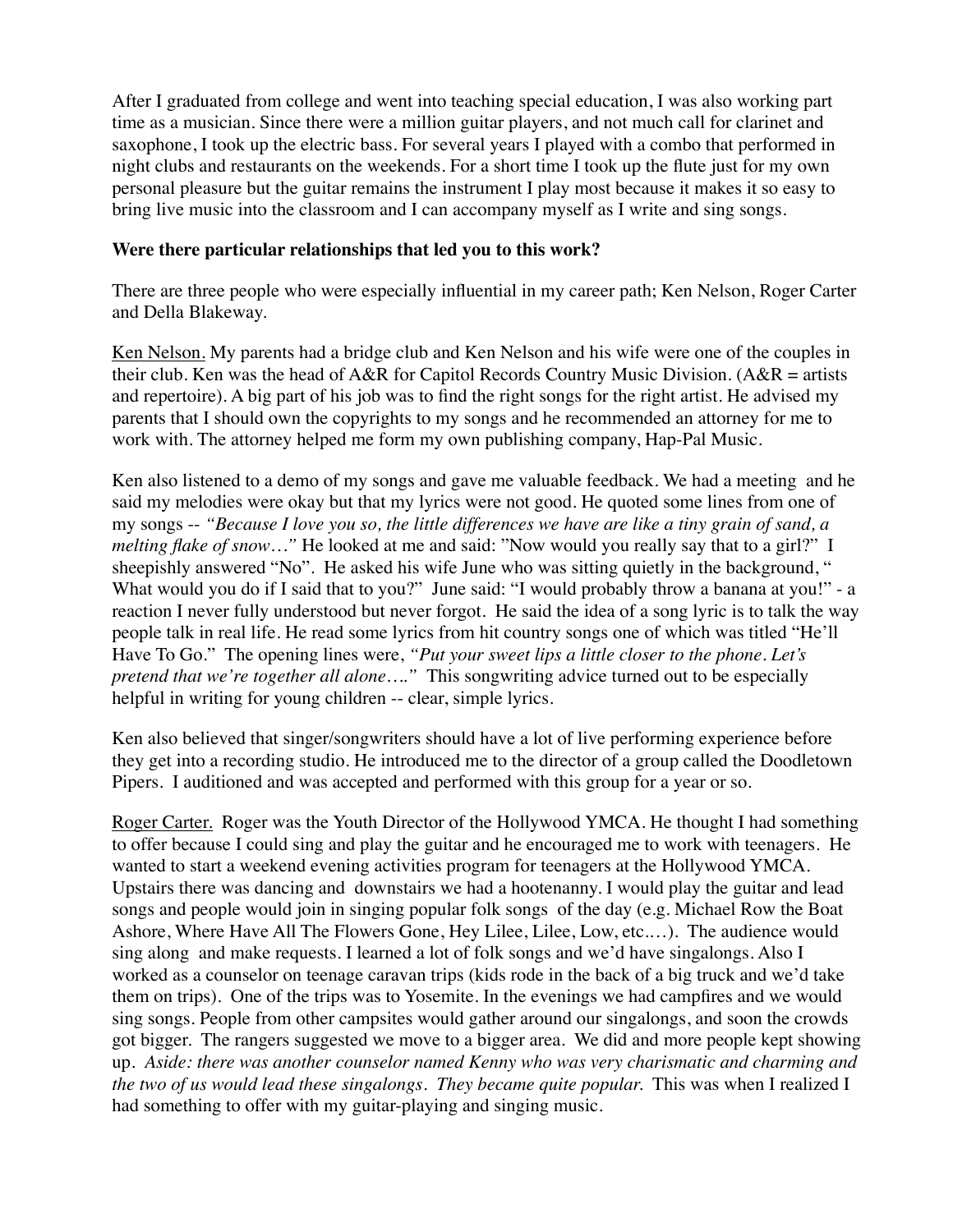Della Blakeway. I was hired to teach at a special education school, McDonald Avenue School in East L.A. for students with Intellectual Developmental Disorders. Della Blakeway was the Principal of the school. I was playing music for my class and Della noted my success in working with the children in this mode. She suggested I become the music teacher for the whole school. I had my own room - a separate bungalow - at the school, and every 20 minutes a new group of students would come in for a session. I was trying to sing folk songs of the day and but the students wanted to jump up and move while I kept wanting them to stay seated and sing along. This was not helpful. So I started writing songs that would tap the students' natural desire to move and be actively involved with the music. This worked well but, with 6 or 7 classes a day I was getting sore throats from singing all day. I started recording tapes of my songs. I could play these tapes and lead the students in movement and not be stuck behind a guitar.

Della was at an educator's conference and was listening to music at a booth. She told the salesperson from Educational Activities that, "I have someone at her school who has better stuff than this!" So the area salesman visited my class at the school, listened to some of my songs, and watched the children moving. I was asked to send demos of the songs to the owner of Educational Activities. This led to their working with me to produce my songs. I went to a studio with four track recording equipment that enabled me to do multi-track recording. I sang lead and harmony vocals, and played all the instruments including guitar, bongo drums, tambourine, saxophone, and recorders. Teachers and students seemed to like the songs and I started doing teacher workshops arranged by Educational Activities. This launched my career. Educational Activities produced my recordings until 1987 when I decided to become the record label owner along with being the music publisher and recording artist, giving me full control of my work.

# **Do you have a personal statement "Mission" or "Purpose?" If so, when did you discern or create this for yourself?**

Here is a summary from my website at [www.happalmer.com](http://www.happalmer.com):

#### Music and Movement for Children

Young children learn best by doing. Music and movement promotes active involvement in developing vocabulary and mastering a wealth of skills and concepts. Many of the songs and activities on this website can support preschool through third grade curriculum.

#### **Building Vocabulary**

Increasing a child's vocabulary is one of the many benefits of music and movement activities. Words that describe movement are a fundamental part of language. Therefore, to enhance a child's movement vocabulary is to enhance a child's overall vocabulary.

Examples of these words are included in **[A Movement Vocabulary For Young Children](http://happalmer.com/Files/Music%20and%20Movement.html#Vocabulary)** from Hap Palmer's MA thesis. This vocabulary, including words that describe actions, space, energy and time, is incorporated in the [Lyrics and Activities](http://happalmer.com/Files/Lyrics%20and%20Activities2.html) of many of Hap Palmer's songs.